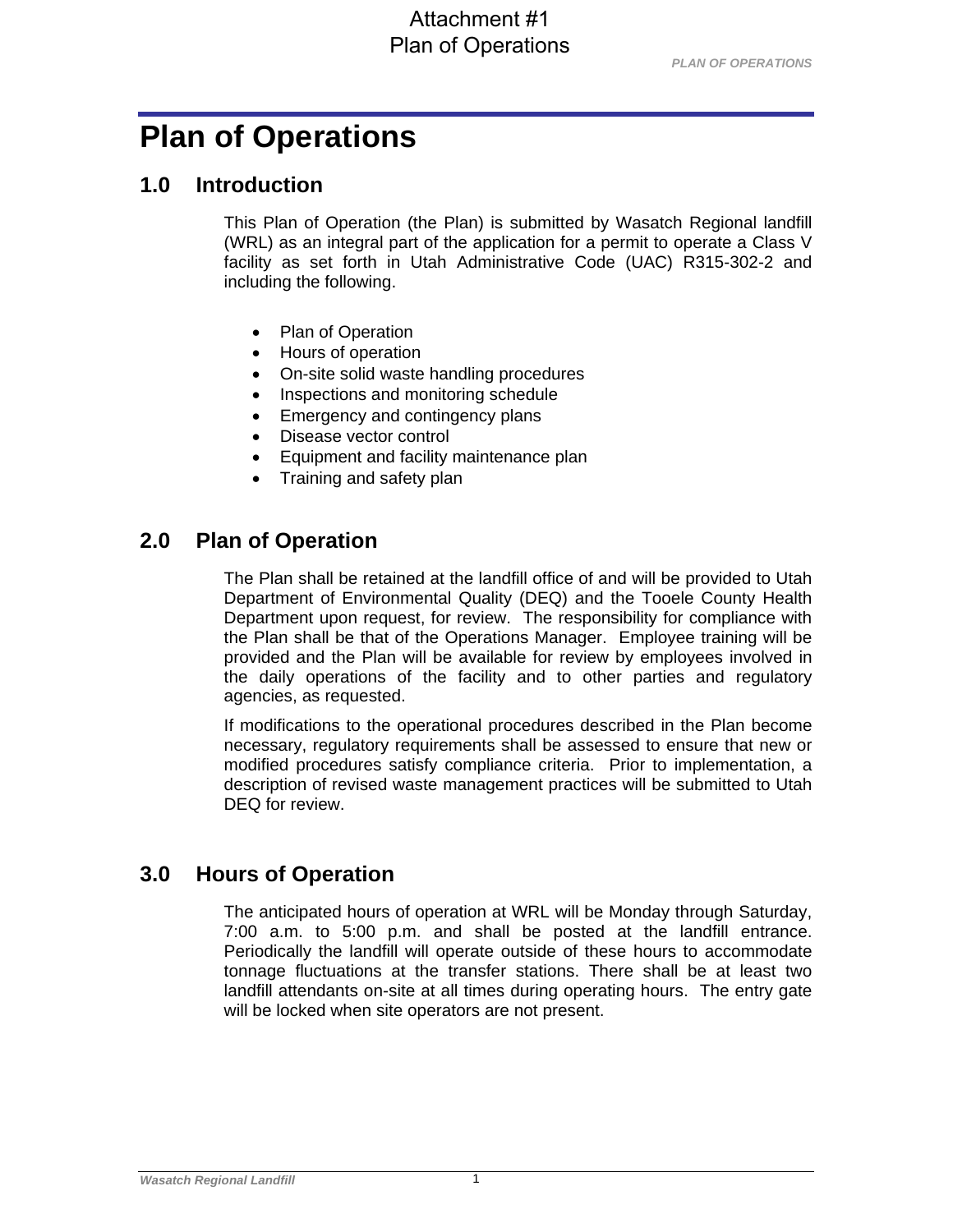# **4.0 Construction Phasing**

The construction and operation of the landfill facility will proceed in a phased fashion. The landfill design has 11 phases, each with its own leachate collection system. Currently 8 subcells have been constructed in phases 1 and 2. It is anticipated that future cell construction will be required every year or every other year. As additional airspace is needed, the current landfill configuration will be carefully studied to determine the appropriate expansion size and location. The area of each additional construction phase will be determined by the rate at which waste arrives at the facility. Liners will be joined appropriately.

Run-on and run-off diversion ditches and other necessary design components will be incorporated into the design as indicated in the permit mod application. For each construction event, design drawings and a CQA/CQC plan will be submitted to the Executive Secretary of Solid and Hazardous Waste for approval prior to construction.

## **5.0 Waste Handling Procedures**

The on-site waste handling procedures have been developed and implemented to meet the General Facility Requirements, (UAC R315-302-2 (2)), for the active life of the landfill. Currently, the landfill does not provide access or facilities for waste disposal by the general public. A waste handling procedure overview flowchart is provided in Appendix A.

All incoming wastes shipments will be required to pass across the scale. The scale operation will document the following:

- 1) Date and time waste loads were received
- 2) Generator and type of waste disposed of
- 3) Load gross and net weight

Landfill personnel will direct haulers to discharge their loads in the active working face. The waste is then spread in layers, usually not more than 2 feet thickness, and compacted using multiple passes of a steel-wheeled compactor. "By the end of each workday, the waste is to be covered with a minimum of six inches of soil (or other acceptable Alternative Daily Cover, ADC, as allowed in R315-303-4(4)(b) through (c). ADC will not be used in areas of the landfill: preceding a day the landfill will be closed, or on an area of the landfill that will not be covered with waste or an intermediate cover with-in two days."

The landfill operating record will clearly document the days when ADC or soil is used.

### *5.1 Accepted Waste*

Types of solid waste and refuse that will be accepted into the landfill are those defined by RCRA Subtitle D as non-hazardous solid waste, and include trash, garbage, rubbish, and other types of refuse listed and discussed as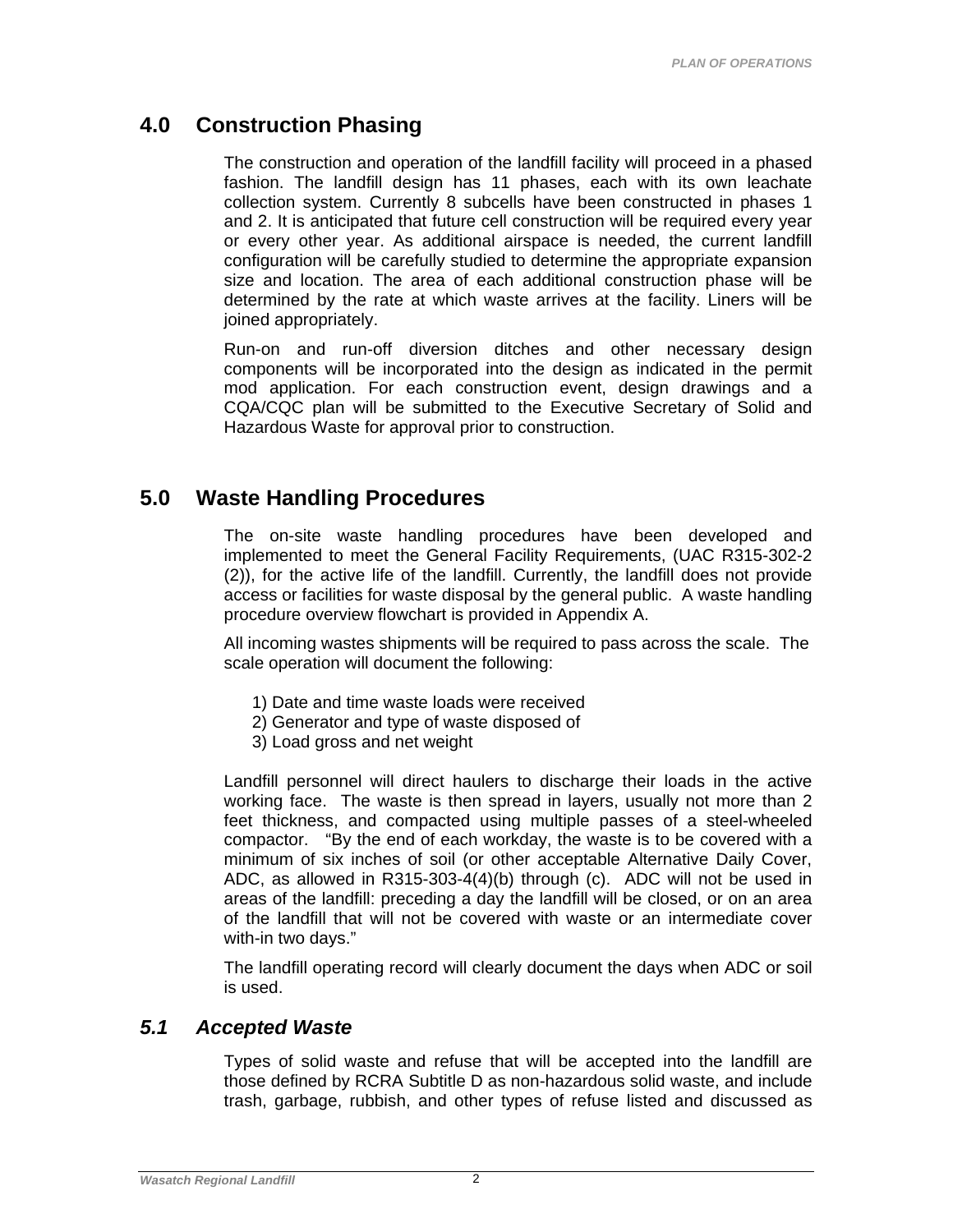follows. Some of the accepted waste types may require special handling procedures as per State rules and regulations. Special handling procedures, when applicable, are discussed in a following section.

#### **Garbage**

Garbage, composed mostly of putrescible organic matter and moisture resulting from the handling, preparation, cooking, and serving of food, is mostly animal or vegetable waste. This type of waste is produced primarily in residential homes, restaurants, restaurants, hotels, or markets, and does not typically include garbage produced in canneries, slaughterhouses, packing plants, etc.

### **Trash**

Trash, or combustible rubbish, is composed largely of inorganic materials or non-food items. These materials include non-durable goods (newspapers, books, magazines, paperboard), other papers, cartons, boxes, barrels, wood, tree branches, yard trimmings, wood furniture, bedding, clothing, paper towels, containers, plastics, textiles, rubber, leather, alkaline batteries, diapers, etc.

#### **Noncombustible Rubbish**

Noncombustible rubbish includes non-food durable goods/items such as metals, tin cans, metal furniture, dirt, glass, crockery, minerals, electronics, tires, refrigerators, ranges, water heaters, and other appliances.

#### **Green Waste**

Green waste consists of material such as yard trimmings and vegetative matter from landscaping and maintenance activities.

### **Construction/Demolition (C&D) Waste**

Solid waste generated from building materials, packaging, and rubble resulting from construction, remodeling, repair, abatement, rehabilitation, renovation, and demolition operations on pavements, houses, commercial buildings, and other structures, including waste from conditionally exempt small generator of hazardous waste will be accepted into the landfill. Demolition wastes may include untreated wood and tree stumps, pipes, brick, masonry, concrete, soil, rock, rebar and waste asphalt. Inert materials, those which are "noncombustible, non-hazardous solid wastes that retain their physical and chemical structure under expected conditions of disposal, including resistance to biological or chemical attack", are typically present in C&D waste. In essence, inert materials include rock, brick, and concrete. Construction/Demolition waste does not include:

Asbestos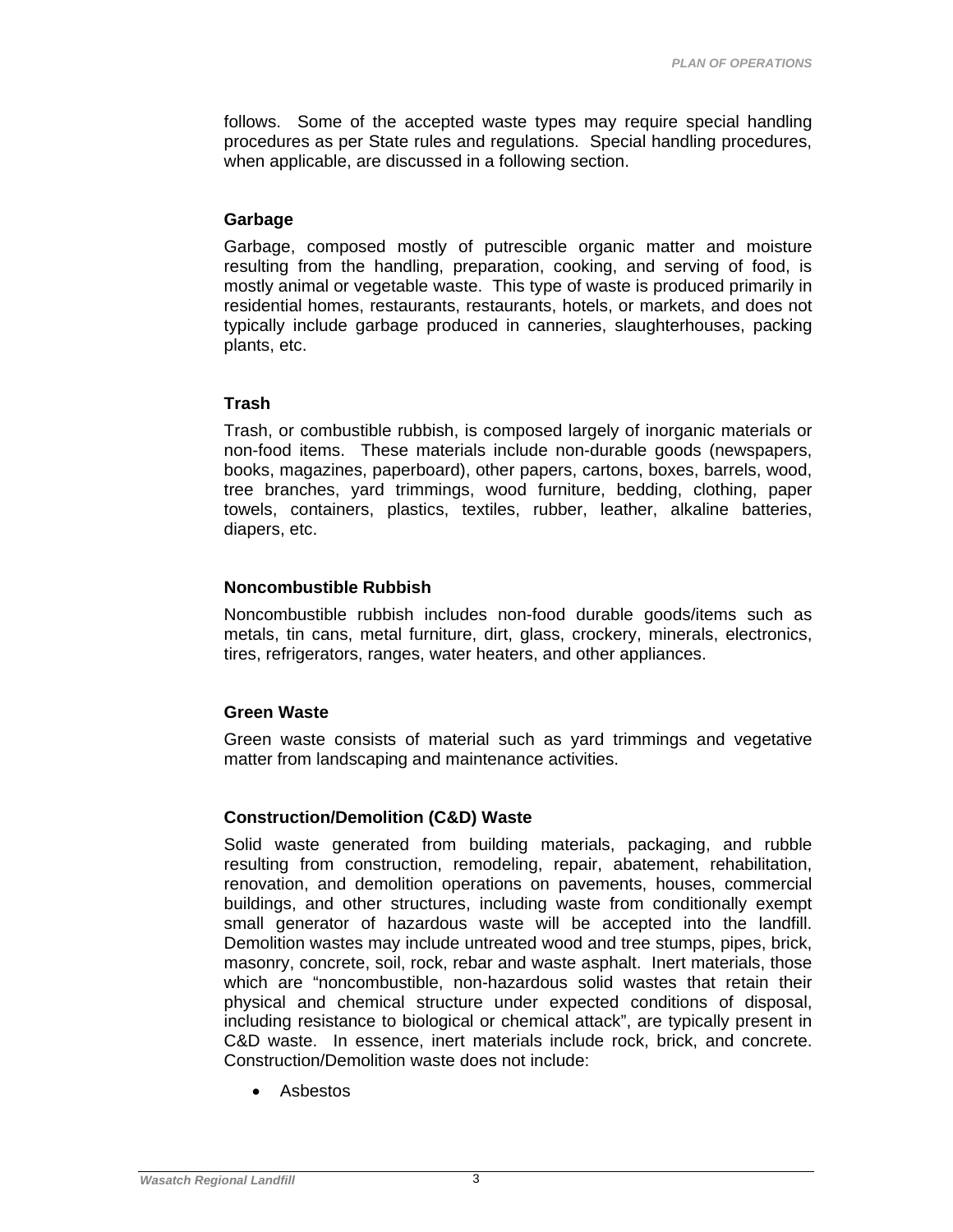- Wood treated with creosote or related compounds, Arsenic, Chromium, Copper, or other chemicals or materials used to minimize attack or degradation by insects or microorganisms
- Contaminated soils or tanks resulting from remediation or clean-up at any release or spill.

C&D waste may be disposed of in the permitted C&D cell located west of Phase 1 if and when it is constructed.

### **Other Types of Waste**

Other types of waste that will be accepted into the landfill will include combustion ash, infectious waste, dead animal carcasses, asbestos, liquids (solidified) petroleum contaminated soils, non-hazardous sludge (not containing free liquids), household-sized containerized liquids, and nonhazardous industrial wastes. Non-hazardous sludges include those from municipal, commercial, or industrial treatment plants, water supply treatment plants, car wash facilities, and air pollution control facilities. Non-hazardous industrial wastes include those generated by manufacturing or industrial processes.

### *5.2 Special Waste Handling Procedures*

#### **Asbestos will not be accepted at the WRL**

#### **Ash**

WRL will accept ash waste. In order to prevent leakage or the release of fugitive dust, all waste loads containing ash will be covered. All vehicles transporting ash waste will be required to keep their loads covered as they proceed to the active cell of the landfill. Ash will be handled and disposed at the landfill in a manner to prevent fugitive dust emissions. Prior to unloading of ash waste, landfill operators will ensure that the ash waste is properly wetted using a water spray. If necessary, water sprays/sprinklers will be used during unloading of the ash waste in order to prevent ash release into the air.

### **Dead Animals**

Dead animals accepted at WRL will be managed and disposed in a manner that minimizes odors and the attraction, harborage, or propagation of insects, rodents, birds, or other animals. Upon receipt, all dead animal bodies will be disposed at the working face of the landfill. The carcasses will be placed at the bottom or as near to the bottom as possible of the active cell and immediately covered with a minimum of 24 inches of soil or other waste. If a separate trench is constructed for disposal of dead animals, the carcasses will be immediately and completely covered with at least 6 inches of soil. As per R315-301-2(10)(d) dead animals may be disposed in a separate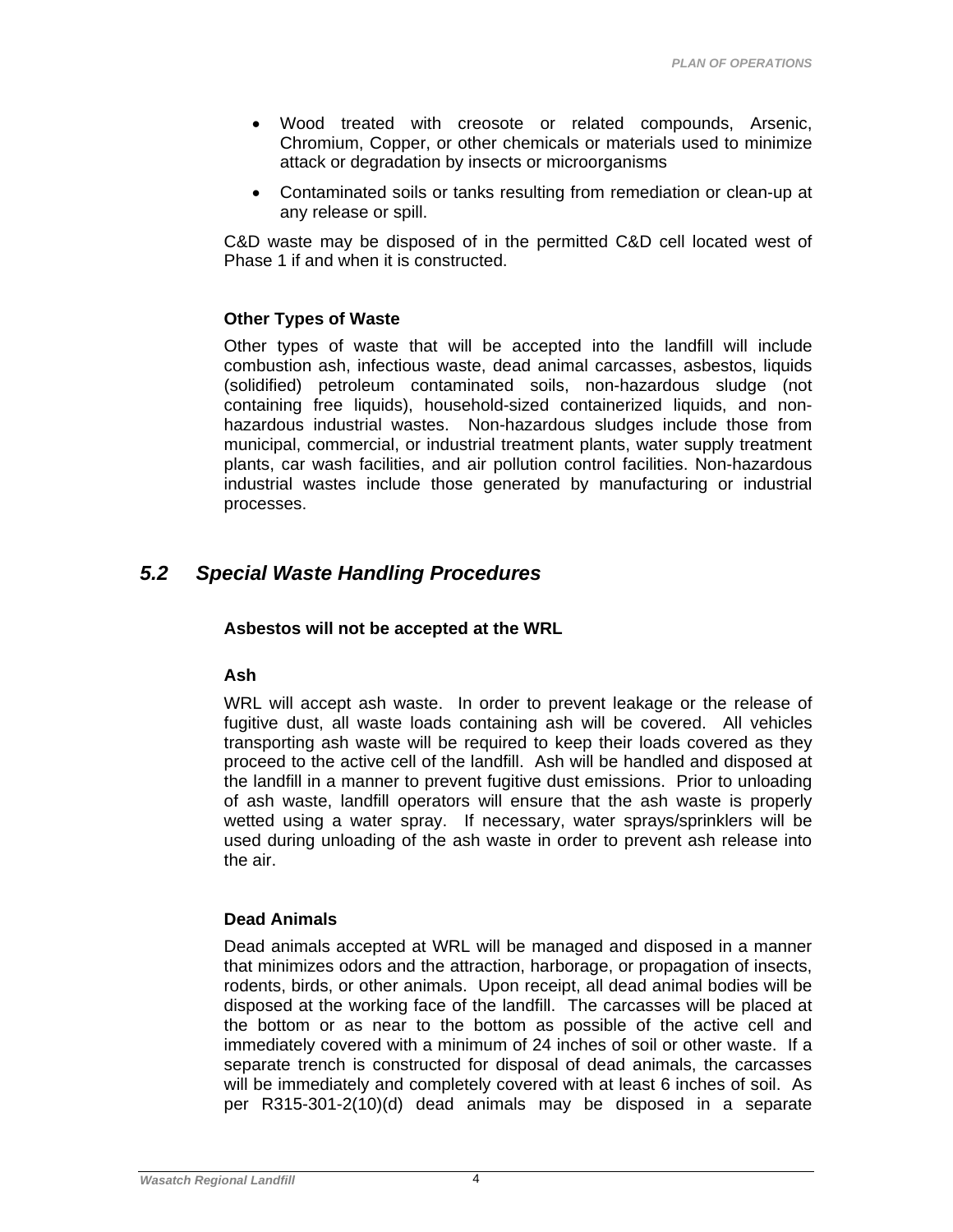Construction/Demolition cell (if constructed) provided that all the conditions stated above are met.

#### **Sludge**

Water treatment plant sludge, digested wastewater treatment plant sludge, or septic containing no free liquids will be accepted at WRL. Sludge containing no free liquids will be disposed at or near the bottom of the active landfill cell and covered with other solid waste or cover soil. In addition, WRL will accept liquid-filled containers that are a part of the household waste stream, small and similar in size to a container that would normally be found in household waste (five gallons or less).

#### **Bulky Waste**

Bulky waste such as automobile bodies, furniture, and appliances will be accepted at WRL. All bulky waste will be disposed in the working face of the landfill cell such that the integrity of the liner system is not compromised.

#### **Waste Asphalt**

The preferred management of waste asphalt is recycling. WRL will be able to receive and dispose of waste asphalt if it needs to be disposed. The waste asphalt will be disposed in the C&D cell (if and when constructed) or in the working face of a lined cell.

#### **Tires**

WRL will dispose of waste tires of the following types:

- waste tires "of household waste" delivered to a landfill (no more than four whole tires at one time) by an individual or a waste tire transporter
- waste tires from devices moved exclusively by human power
- waste tires with a rim diameter greater than 24.5 inches

WRL will not have separate cells, designed and constructed, for the disposal and subsequent retrieval and recycling of waste tires or waste tires materials. Waste tires received at WRL will be disposed at the bottom or near the bottom of the working face.

#### **Petroleum Contaminated Soils**

Soils that have been contaminated with either diesel or gasoline or both and that are not a hazardous waste will be accepted for disposal. Waste loads containing petroleum-contaminated soils will be directed into the landfill and may be used for daily cover on inside slopes only.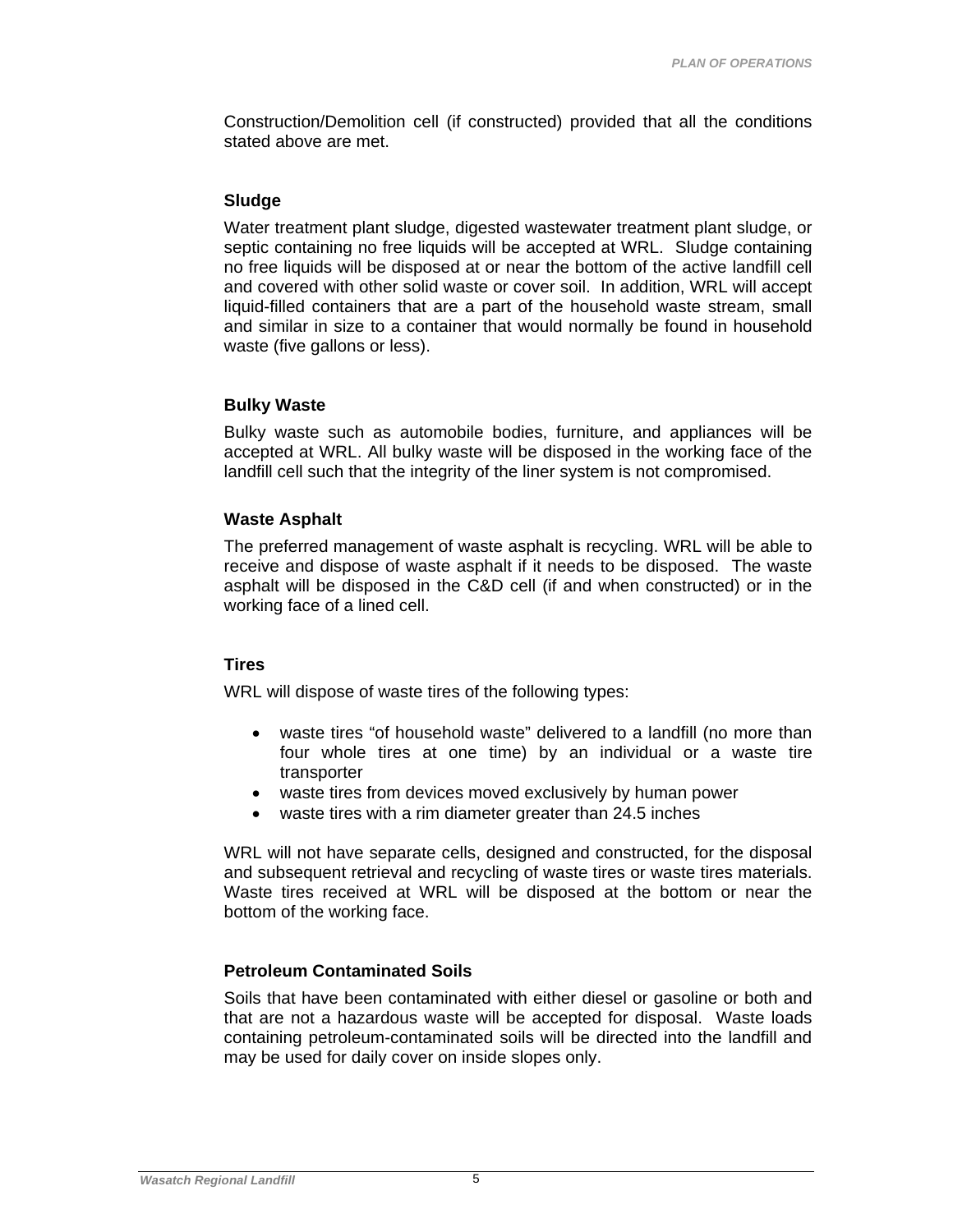#### **PCB Containing Waste**

WRL may accept PCB-containing waste provided all R315-315-7 conditions are met. All acceptable PCB-containing waste will be disposed in the active face of the lined cell as part of the waste stream.

#### **Medical and Infectious Waste**

#### *Definitions and Characteristics*

WRL may accept medical waste. The purpose of this plan is to define the operational procedures that will be followed during the receipt and disposal of medical waste.

Medical waste is defined as any solid waste that is generated in the diagnosis, treatment, or immunization of human beings or animals, in research, or in the production or testing of biologicals. Types of medical waste include but are not limited to:

- soiled or blood soaked bandages
- culture dishes and other glassware
- discarded surgical gloves
- discarded surgical instruments
- laboratory wastes such as tissues, blood specimens, excreta, and secretions from patients and lab animals
- sharps-any discarded or contaminated article or instrument from a health facility that may cause cuts or puncture (needles, syringes, blades, needles with attached tubing, pipettes, pasteures, broken glass, and blood vials.
- stocks and swabs used to inoculate cultures
- removed body organs-tonsils, appendices, limbs, etc.

### *Transportation and Receiving*

All parties transporting medical waste to the facility will be required to notify the landfill operator that the waste load contains medical waste. The landfill operator will inspect the waste load. All medical waste generators and or transporters will be required to appropriately storage and contain all medical waste. Sharps shall be contained for transportation and disposed in leakproof, rigid, puncture resistant containers, which are taped, closed, or tightly lidded to prevent the loss of contents. All other medical waste shall be contained in plastic bags or rigid containers. The bags shall be securely tied and the containers securely sealed to prevent leakage or the expulsion of solid or liquid wastes during transportation and disposal. All containers used for storage and containment of medical waste shall be red or orange, or if the containers are not red and orange, shall be clearly identified with the international biohazard sign and one of the following labels: "INFECTIOUS WASTE", "BIOMEDICAL WASTE", or "BIOHAZARD". If the inspection of the medical waste load discovers that the medical waste is not properly stored and contained, the waste will not be accepted, and the landfill operator will notify the local health department with the information about the generator and transporter of the medical waste. If the inspection of the medical load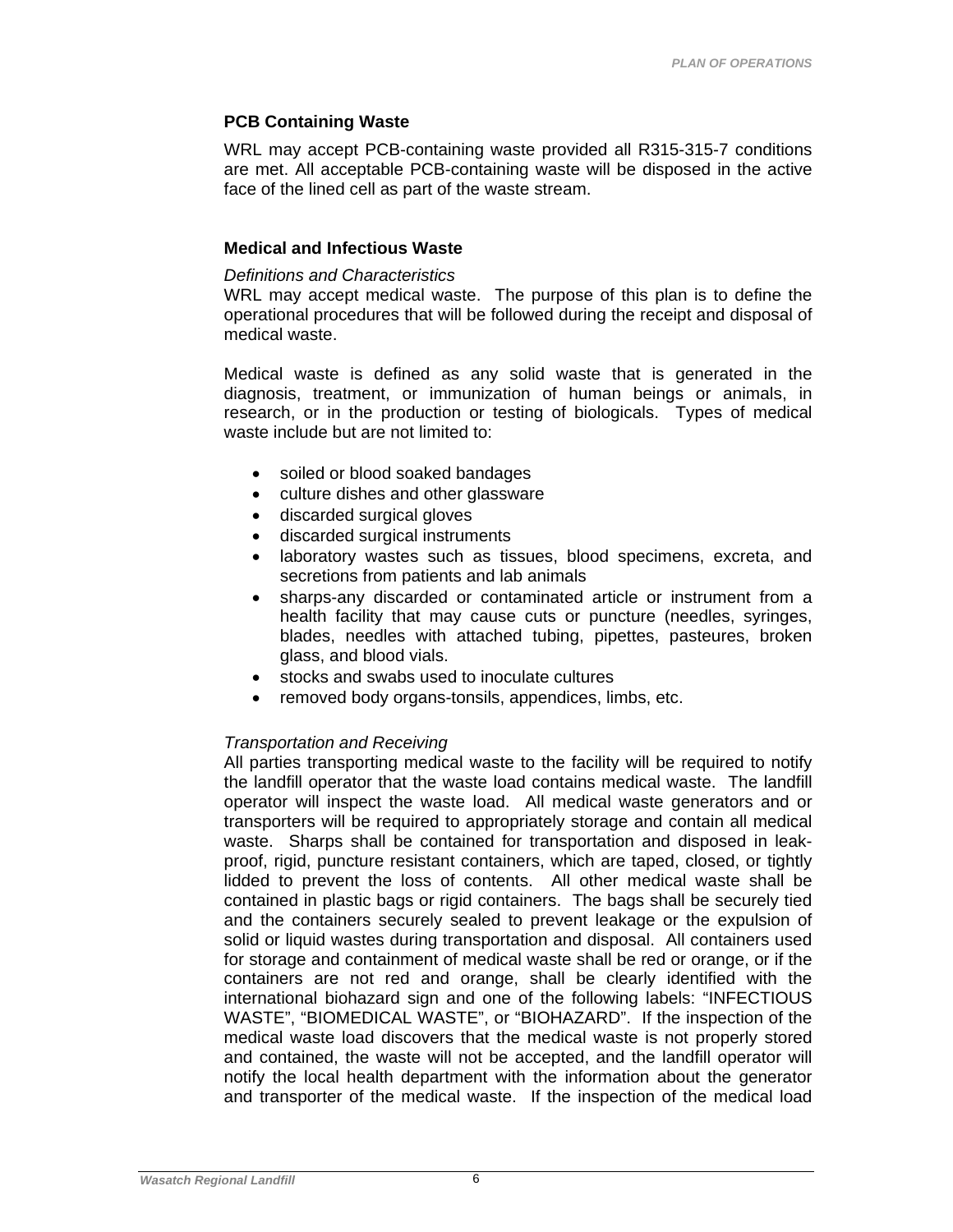waste discovers any leaks, expulsions and/or spills within the transport vehicle, the waste will not be accepted and the local health department will be notified. Any medical waste consisting of recognizable human anatomical remains including human fetal remains will not be accepted at the landfill. Any deliveries of unauthorized waste will be recorded and reported to the local health department.

#### *Disposal*

If inspection of the medical waste indicates that the waste is acceptable, the waste load will be directed to the working face of the lined cell. All persons manually unloading medical waste will:

- be trained in the proper use of protective equipment
- have puncture resistant gloves and shoes, shatterproof glasses and coveralls
- use face shields and respirators if deemed necessary by the medical waste transporter or generator

If the protective gear becomes soiled, it will be immediately disposed of as infectious medical waste.

All of the medical waste containers will be placed at the bottom of the working face with sufficient care to avoid breaking them. The medical waste will be immediately covered with at least 12 inches of soil or waste material that contains no infectious waste. The landfill operators will not compact medical waste until this cover is fully applied across the medical waste.

### *5.3 Prohibited Waste*

Waste types that are prohibited and will not be accepted into the landfill include hazardous wastes and free liquids or any waste containing free liquids larger than household size.

Hazardous waste types are those that because of their quantity, concentration, physical, chemical, or infectious character, may cause or significantly contribute to an increase in mortality or an increase in serious, irreversible, or incapacitating reversible illness or may pose a substantial present or potential hazard to human health or the environment when improperly transported, disposed of, stored, treated, or otherwise managed (40 CFR 261 Subtitle C). In general, hazardous wastes are those that:

- are explicitly listed on EPA-developed lists as being hazardous;
- are a mixture of any one of the components of a hazardous waste;
- are derived from the treatment, storage, or disposal of a hazardous waste;
- $\bullet$  exhibit any one of four hazardous waste characteristics, which are (1) ignitability, (2) corrosivity, (3) reactivity, and (4) toxicity. Each of the items has a specific definition as it relates to hazardous waste.

Household hazardous waste, however, is exempted from federal and state regulations, and will be accepted into the facility. These are leftover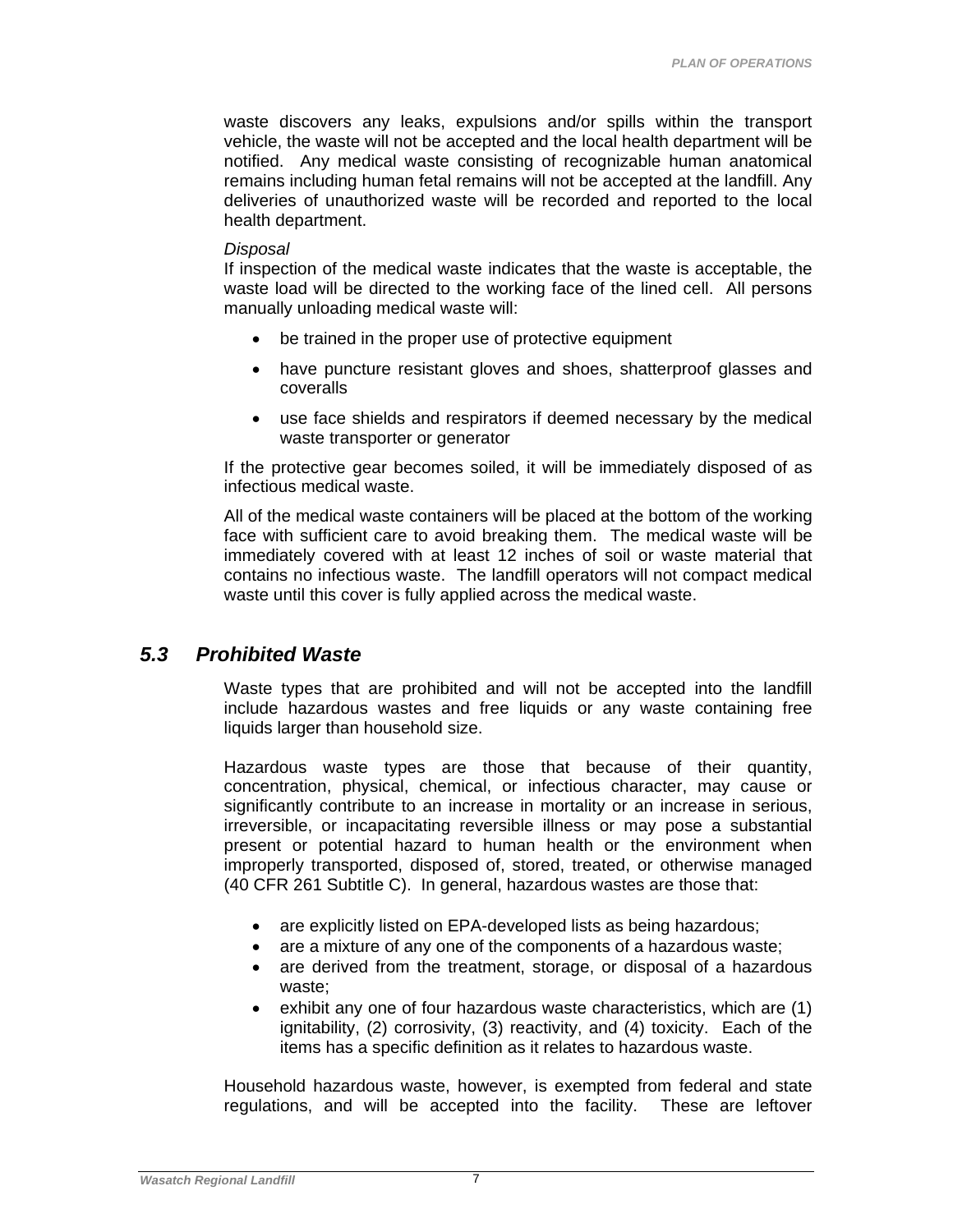household products and chemicals that contain corrosive, toxic, ignitable, or reactive ingredients. Examples of household hazardous waste include paints, cleaners, oils, unused fuels, fertilizers, antifreeze, poisons, and some pesticides.

Non-containerized liquids, containerized liquids larger than household size, sludge containing free liquids, and liquids not ready for solidification are prohibited and will not be accepted into the landfill.

PCB containing waste with concentrations of 50 ppm or higher are not accepted into the landfill.

Other examples of impermissible hazardous waste types prohibited at the landfill include explosives, solvents, electroplating baths, heavy ends, light ends, bottom tars, side-cuts from distillation processes, arsenic acid, cyanides, benzene, toluene, phenols, remediation tanks, sealers, adhesives, car batteries, lead acid batteries, and used oils.

### *5.4 Scavenging*

As per Utah Code Rule R315-303-4(2)(d) scavenging is prohibited at WRL.

### **6.0 Reporting, Records, and Inspections**

The Utah Administrative Code requires the landfill operator to conduct periodic landfill maintenance and waste load inspections as described below and note findings on an inspection form (see Appendix B).

### *6.1 Prohibited Waste Exclusion Program*

WRL will not knowingly dispose of, treat, store, or handle any prohibited waste.

All landfill staff will be trained to recognize prohibited waste. In addition, at the facility entrance a sign will warn against the disposal of prohibited waste. In case that a landfill staff member observes prohibited waste in the waste load prior or during the waste disposal the load will be rejected and the Waste Inspection Report (see Appendix B) will be completed. In addition, the landfill staff will notify the DEQ and/or the local health department. If the waste is suspected to be hazardous or containing PCBs in concentrations higher than 50 ppm, the procedures outlined above will be followed. Also, if prohibited liquid waste is observed, the landfill staff will implement procedures appropriate for prohibited liquid wastes as described.

### **Liquid Waste**

Liquid waste may be accepted by the landfill. However, all liquid waste will be solidified prior to disposal, or placed in the evaporation pond. All landfill staff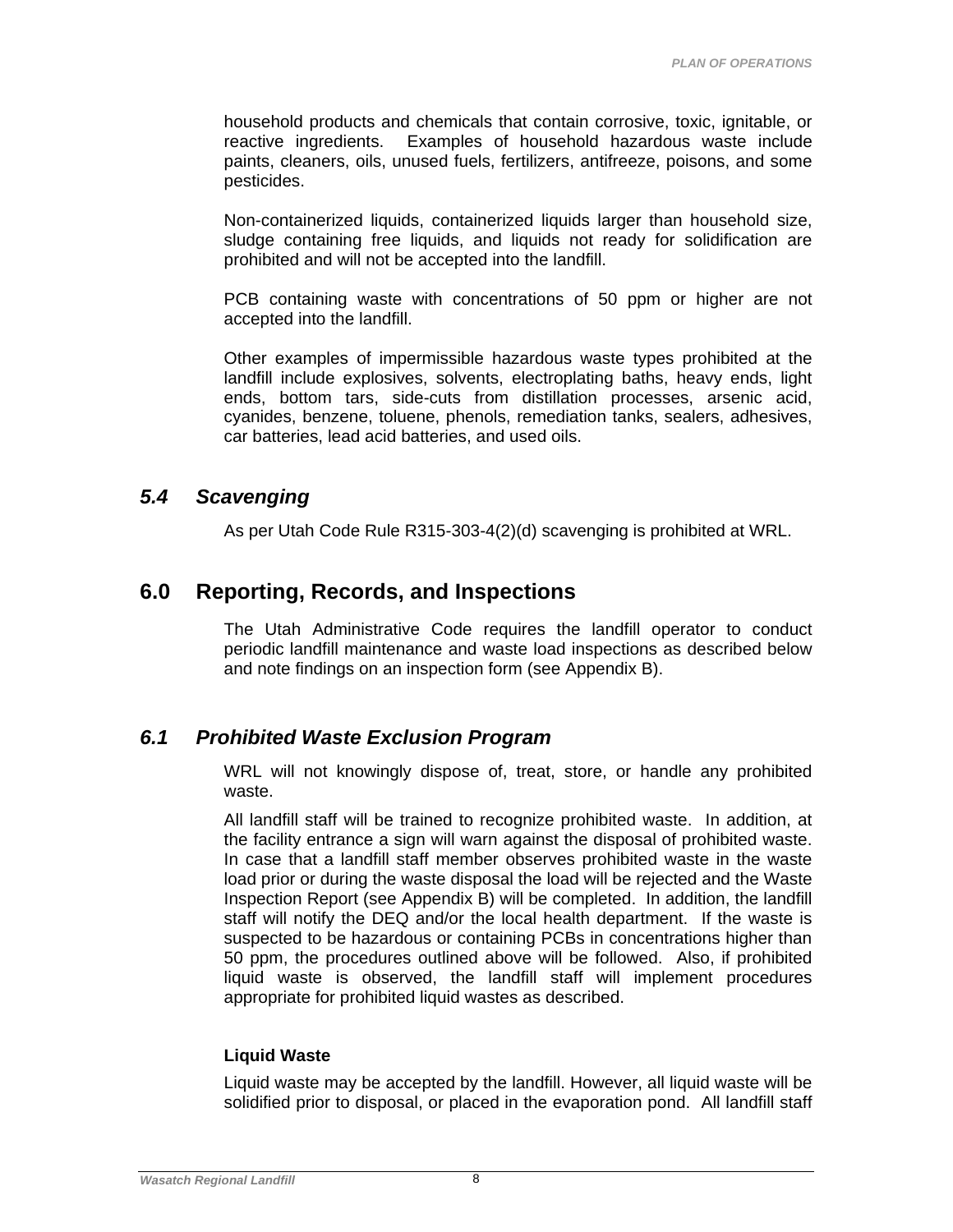will be trained to recognize liquid-filled containers that may require segregation, further inspection or solidification. In the event that a suspect container is observed, it will be determined whether or not the container is empty. Only empty containers, which do not contain any hazardous materials, will be accepted for disposal. If a liquid-filled container is discovered, the container will be stored in a designated area until trained personnel can make a determination if the landfill can accept the material. If the contents are determined to be acceptable, the liquids will be solidified and disposed of on-site. If the contents are determined to be unacceptable, the landfill operator will make arrangements to remove the material from the landfill premises. Notations will be made in the Waste Inspection Report and the Daily Operating Record, which will include a description of actions taken.

#### **Random Inspection of Incoming Loads**

At least one out of every hundred vehicles will be chosen for a more detailed inspection as described below. The landfill attendant will stop vehicles to be inspected and the load will be inspected to determine if unacceptable wastes are present. A Waste Inspection Report (see Appendix B) will be completed and will include:

- Date and time waste loads were received and inspected
- Name of the waste generator
- Vehicle license number
- Driver's name, organization, and signature
- Load inspector's name
- Observations made during the inspection
- Description of rejected loads and rationale for rejection

### **Waste Inspection Procedures**

Waste loads chosen for a random inspection will be inspected to determine the presence or absence of hazardous wastes or waste containing polychlorinated biphenyls (PCBs) and other waste not accepted at WRL. The inspections will be conducted by landfill operators who are trained and qualified to identify hazardous, PCB, and other waste not accepted at the landfill. All inspections will be conducted according to the following procedures:

- All personnel conducting waste inspections will receive training to identify unacceptable wastes.
- All personnel conducting waste inspections will receive training on safety equipment and personal protective equipment. Both will be available at all times for waste inspections.
- The waste will be unloaded in area near but not immediately next to the active face
- The waste will be carefully spread for observation.
- Any container with contents not easily identifiable (unmarked drums, containers, bags) will be separated, if a visual inspection determines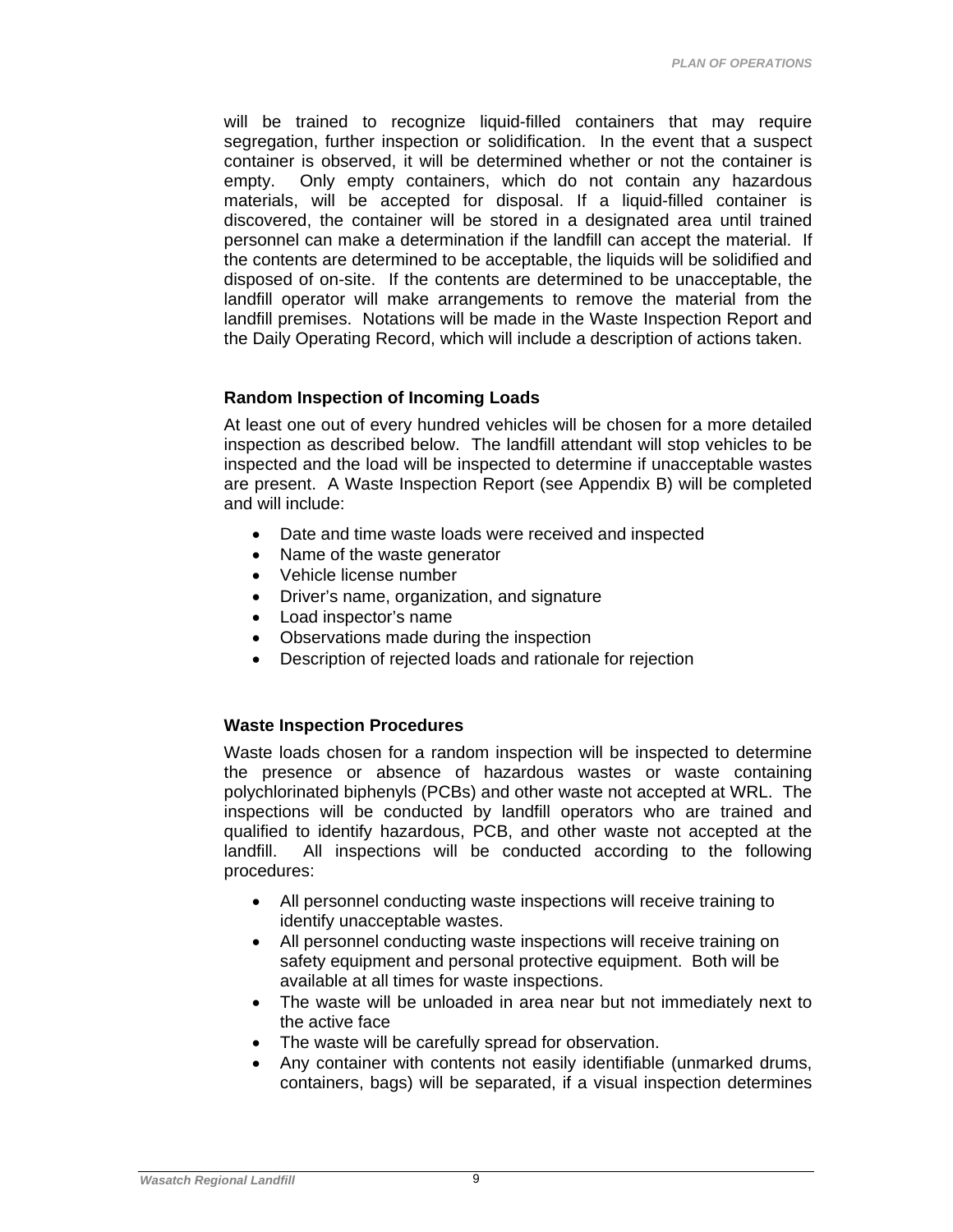that such movement will not cause the drum to rupture and will be opened and inspected only by trained personnel

 If the waste is determined to be acceptable, it may be transferred to the working face for disposal.

Wastes that are suspected of being unacceptable will be handled and stored in a designated area and managed appropriately. In the event that hazardous or PCB wastes are identified, landfill personnel will reject the loads and contact the Executive Secretary, the hauler, and the generator within 24 hours (if unacceptable medical waste is identified local health department will be contacted). If wastes temporarily stored at the site are determined to be hazardous, and the origin of the waste is unknown, the operator will immediately contact the Tooele County Emergency Management Agency who will act as first responder for hazardous materials and will implement their emergency response plan. In addition, the Utah Division of Environmental Quality will be contacted to provide guidance and instructions for removal and disposal of hazardous waste. All hazardous waste will be removed from the facility by a licensed transporter and disposed at a permitted treatment, storage, or disposal facility.

### *6.2 Regular Inspections*

The Operator will perform regular walk-through inspections of the entire landfill property to look for, at a minimum; the following (see Appendix B):

- defects in the run-on/run-off control systems;
- scattered litter potentially missed during weekly pickup (see Appendix E for Litter Control Plan);
- breaches in the integrity of closed and covered fill areas;
- and any circumstances which may pose threats to public health and safety and the environment.
- Wastes are sufficiently compacted
- A minimum of six inches of soil or ADC is applied appropriately.
- Interim cover is being applied and graded appropriately
- Fences and signs are maintained and in functional and clean condition
- Landfill area is free of wind blown debris
- Suspect vehicles and periodic loads are checked to ensure **no** hazardous waste is place in the Landfill
- Appropriate waste handling procedures are followed according to the Plan
- Dust control activities are performed as appropriate (watering, reseeding, and soil amendments)
- Roads are constructed and maintained for use during all types of weather
- Run-on/run-off control prevents water from entering or leaving active trench areas
- Site operations minimize the size of the unloading area
- Boundary posts are clearly visible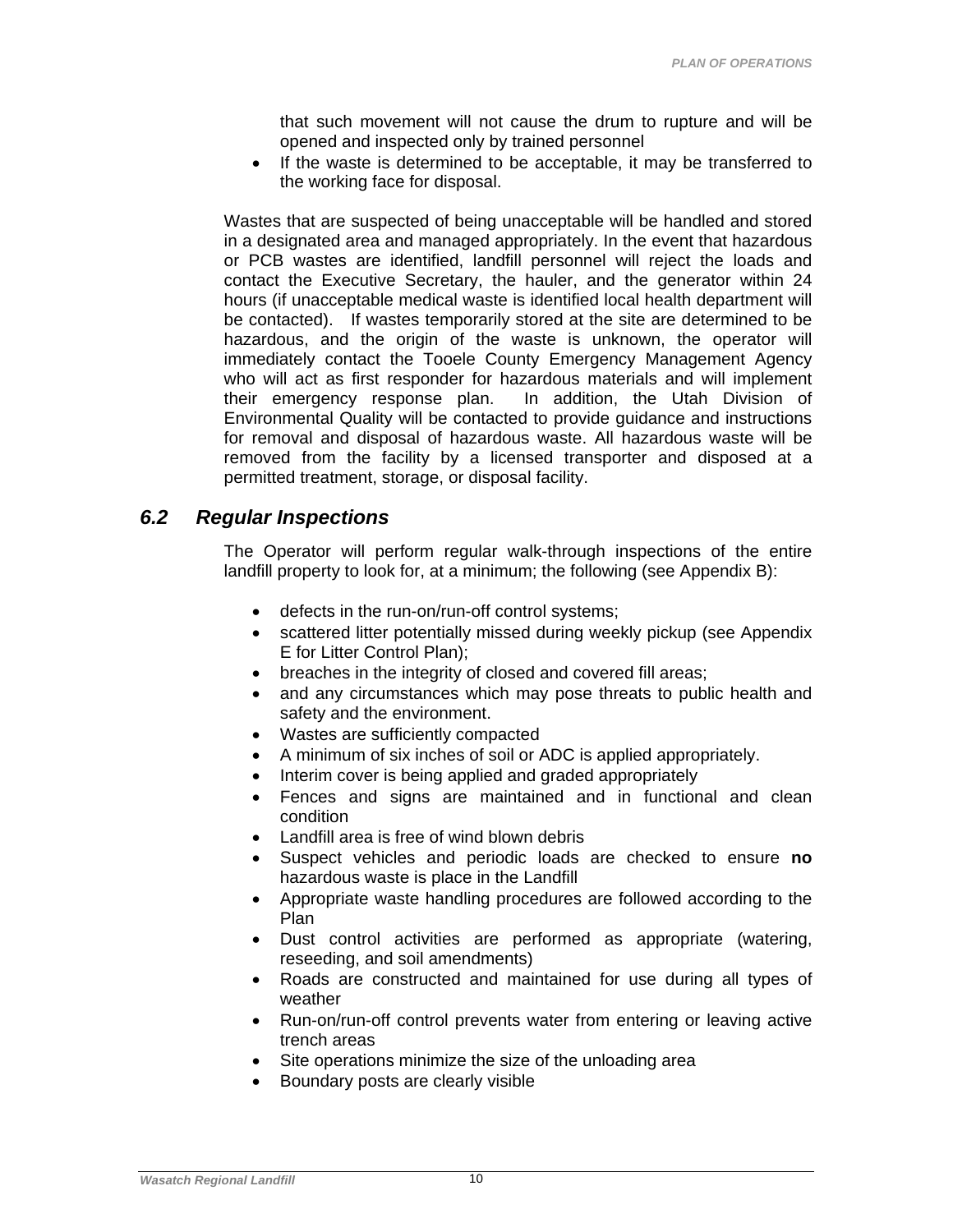Landfill sign provides correct hours of operation, a list of materials that are not accepted at the Landfill, and a current emergency phone number

Any conditions, which do not meet with the approval of the inspector, will be presented to the Landfill Operator. It will then be the responsibility of the Landfill Operator to correct the unsatisfactory conditions.

### *6.3 Inspection Records*

Records of regular inspections will be maintained by the Operations Manager with the Plan of Operation.

### *6.4 Daily Operating Records*

As per Utah Administrative Code R315-302-2(3)(a), WRL will maintain and keep on-site a daily operating record (see Appendix C). The daily operating record will be comprised of multiple reports and documents. The Site Manager will be responsible to accumulate and document the various reports and documents. At a minimum the daily operating record will include the following:

- the weights, in tons, or volumes, in cubic yards, of solid waste received each day, number of vehicles entering, and if possible, the type(s) of wastes received each day
- deviations from the approved plan of operation
- training events
- results of ground water and gas monitoring
- inspection log or summary

### *6.5 Other Records*

In addition to daily operating and inspection records, WRL will maintain and keep on site:

- documentation of any demonstration made with respect to any location standard or exemption
- any design documentation for the placement or re-circulation of leachate or condensate into the landfill as allowed by Subsection R315-309-2(3)
- closure and post-closure care plans
- cost estimates and financial assurance documentation updated yearly and submitted with DEQ annual report.
- Other information pertaining to operation, maintenance, monitoring, or inspections as may be required by the Executive Secretary.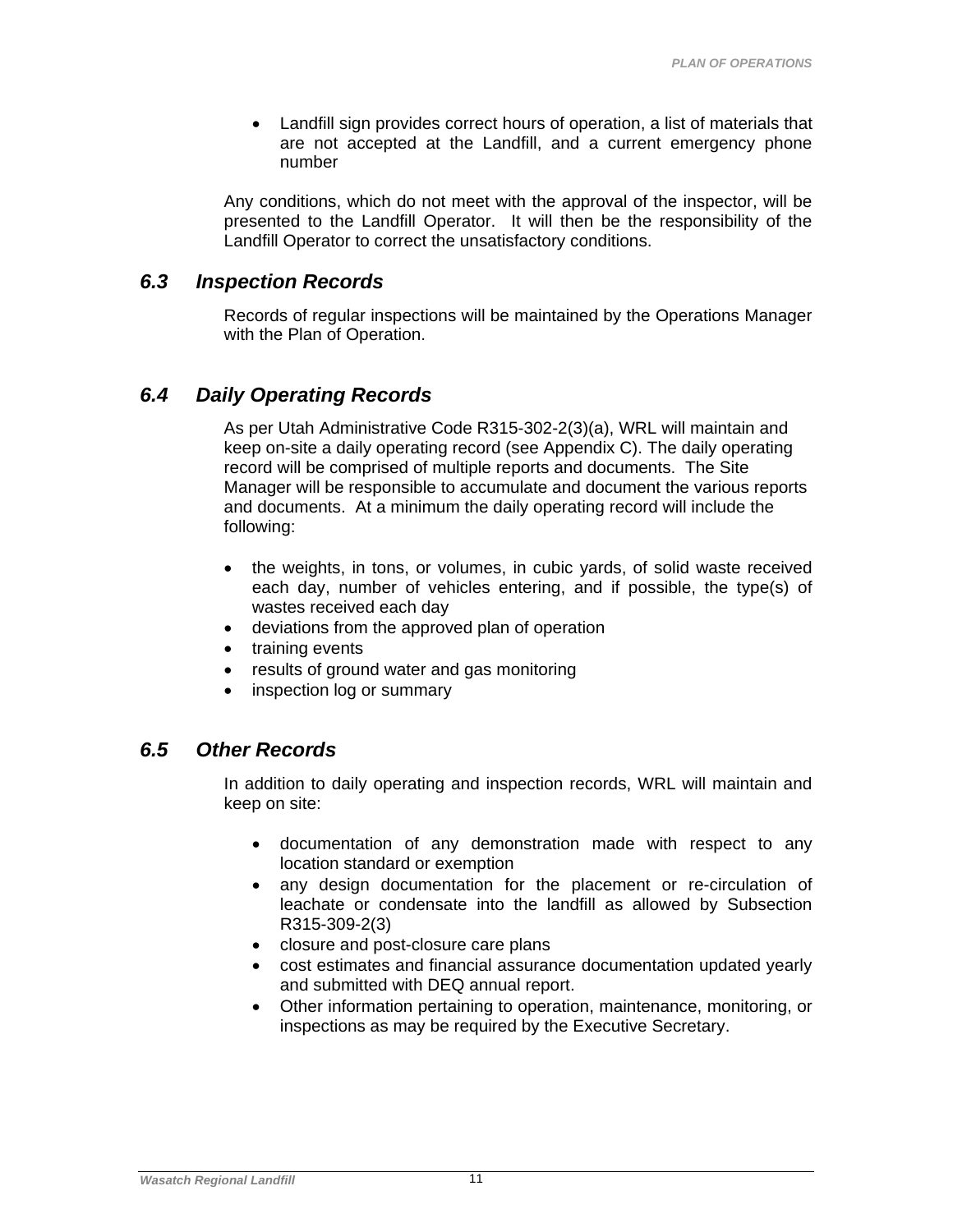### *6.6 Annual Report*

As per Utah Administrative Code R315-302-2(4) WRL management will prepare an annual report to be placed in the facility's operating record. A copy of the annual report will be submitted to the Executive Secretary by March 1 of each year for the most recent calendar year or fiscal year of facility operation. The annual report will cover facility activities during the previous year and will include the following information:

- name and address of the facility
- calendar year covered by the report
- annual quantity, in tons, of solid waste received
- estimated in-place density in pounds per cubic yard of solid waste handled for each type of treatment, storage, or disposal facility
- annual update of required financial assurances
- results of ground water and gas monitoring
- training programs and/or procedures completed

The amount of waste received must be reported in tons. In the unlikely case that the received waste is not weighed on scales, the following conversion factors will be used:

- for municipal solid waste:
	- $\circ$  un-compacted waste  $-0.15$  tons per cubic yard
	- $\circ$  compacted waste (delivered in a compaction vehicle) 0.30 tons per cubic yard
- construction/demolition waste 0.50 tons per cubic yard
- municipal incinerator ash 0.75 tons per cubic yard
- other ash 1.10 tons per cubic yard
- industrial waste (non-hazardous) a reasonable conversion factor, based on site specific data, developed by the operator of the facility

All conversion factors developed and based on the site specific data will be approved by the Executive Secretary prior to their use.

# **7.0 Contingency Plans**

The following details contingency plans developed in accordance to UAC R315-302-2 and implemented in the event of an emergency at the landfill. The plans described below contain organized, coordinated and technically/financially feasible courses of action for response to:

- Fire and/or explosions
	- o Controlled
	- o Uncontrolled
- Releases of toxic/hazardous material
- Landfill gas release
- Failure of run-on/-off containment systems
- Equipment breakdown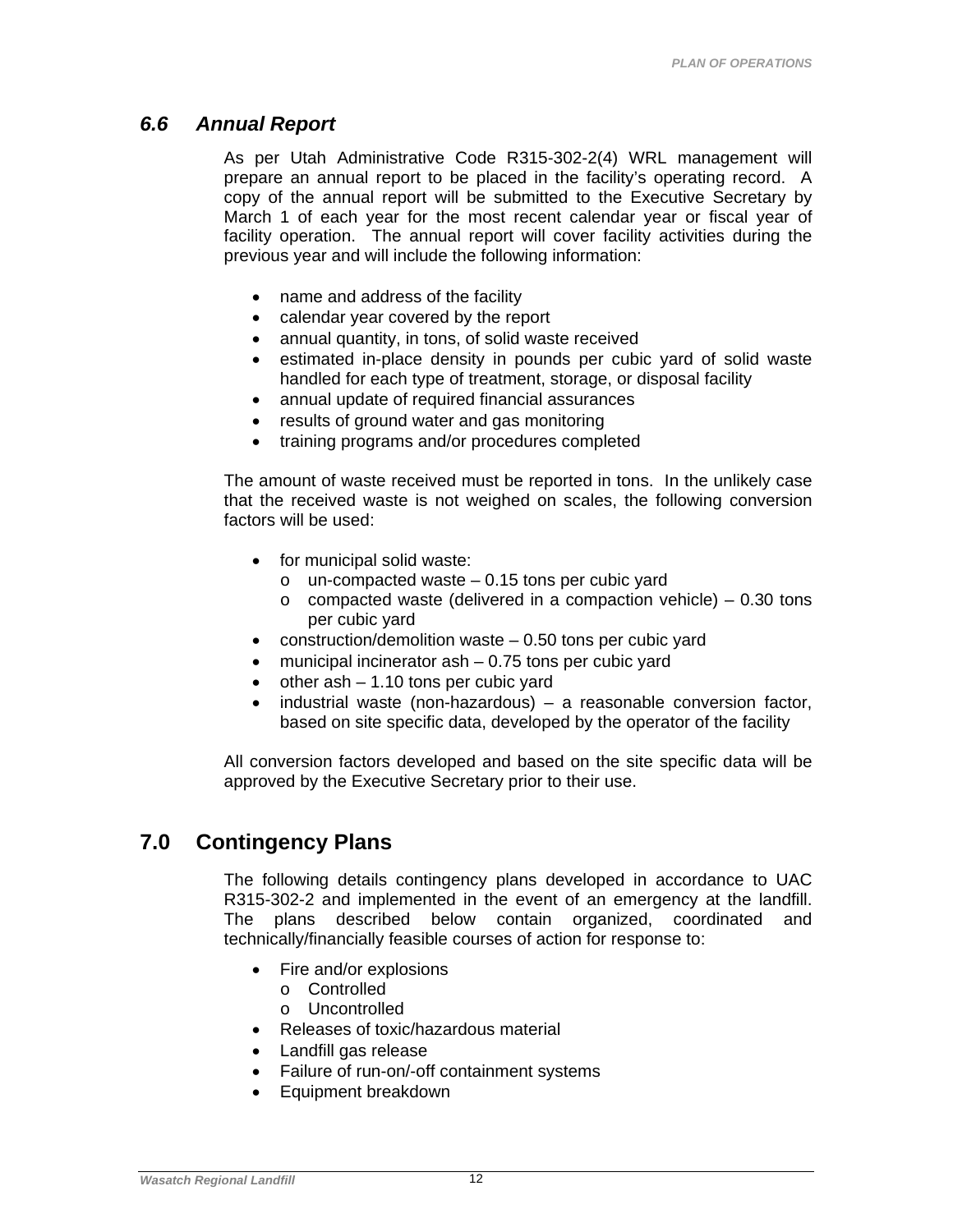- Alternative waste handling
- Groundwater monitoring
- Vector control

### *7.1 Fire and/or Explosions*

#### **Controlled**

Landfill personnel are prepared and equipped to provide immediate fire suppression in the event of a controlled fire/explosion situation at the landfill. In a controlled fire situation, the landfill operator (discoverer) will:

- Notify any on-site personnel and the Landfill office
- Utilize fire extinguishers (located on all landfill equipment/vehicles and in the gatehouse) or stockpiled soil to extinguish the fire
- Record a written account of the incident in the daily operating record

#### **Uncontrolled**

In an uncontrolled fire/explosion situation, the landfill operator (discoverer) will:

- Notify any on-site personnel and the Landfill office
- Immediately contact the Tooele County Emergency Management Agency
- Restrict access to the critical area (evacuates, if necessary) until informed by the proper authorities that the danger has been eliminated
- Record a written account of the incident in the daily operating record (see Appendix C)

### *7.2 Releases of Toxic/Hazardous Material*

In the event of a toxic/hazardous material release, the landfill operator will:

- Notify any on-site personnel and the Landfill office
- Immediately contact the Tooele County Emergency Management Agency
- Shut down all landfill operations, if appropriate
- Restrict access to the critical area (evacuates, if necessary) until informed by the proper authorities that the danger has been eliminated
- Record a written account of the incident in the daily operating record (see Appendix C)

Once at the site, the Tooele County Emergency Management Agency will implement their emergency response plan and assumes all responsibility for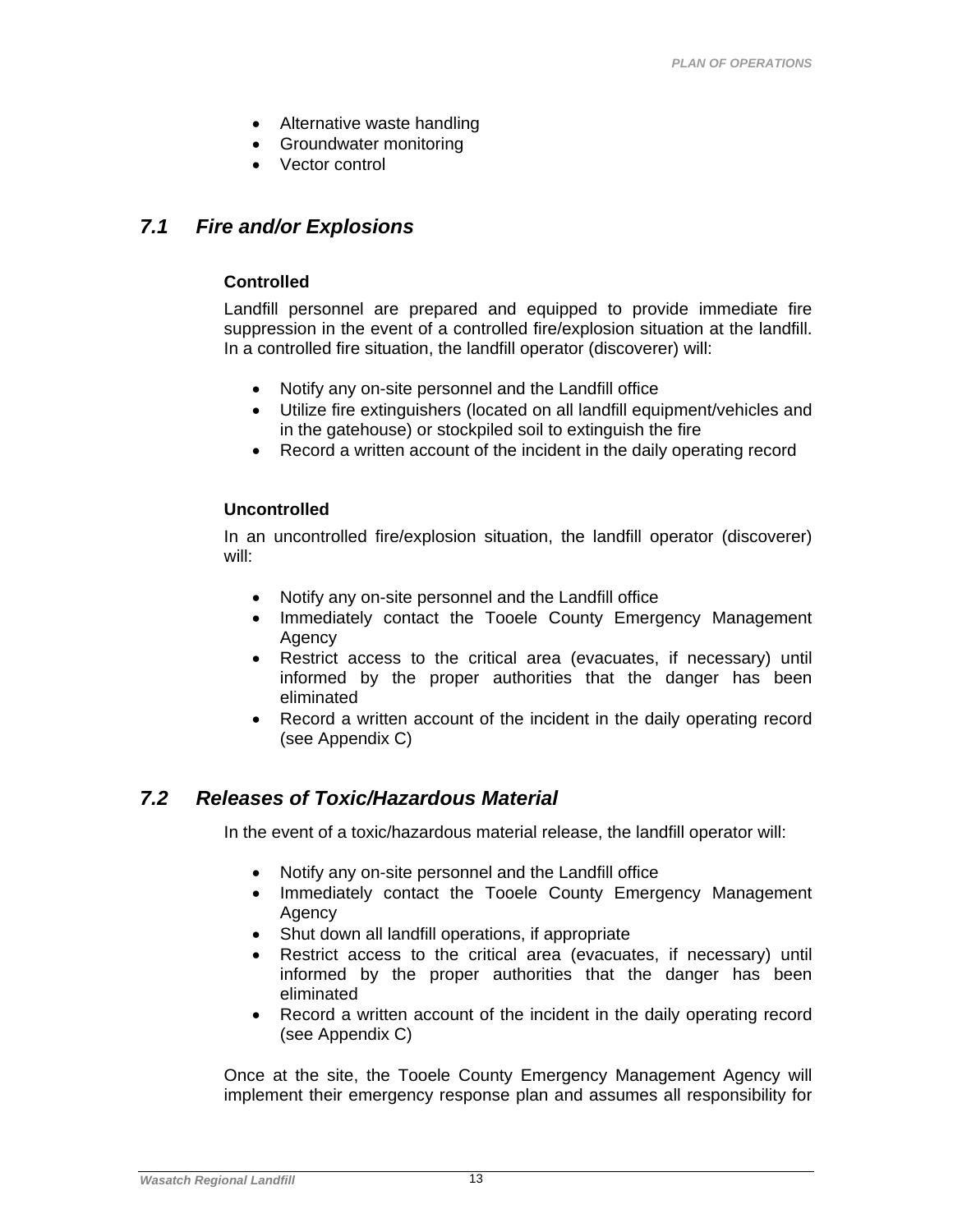handling containment and transport off-site of the discharged material. *Unqualified Landfill personnel will not handle hazardous materials spills*. The Landfill Operator will serve as the landfill staff liaison with the Tooele Emergency Management Agency and will ensure the safe evacuation of all employees. It is the responsibility of the Landfill Operator to define emergency escape routes and to regularly inform the landfill personnel of the established primary and secondary escape routes.

### *7.3 Failure of Run-on-off Containment Systems*

Any breach in the integrity of the run-on/-off containment system will be repaired as soon as practical. The mechanism of failure, and the extent of damage will be identified, and corrective actions will be developed and implemented. If repairs are delayed, temporary berms will be constructed to divert surface water away from the active disposal area. A written account of the incident will be recorded in the daily operating record (see Appendix C). All corrective actions taken will be recorded in the daily operating report.

### *7.4 Equipment Breakdown*

The on-site landfill staff is prepared to perform repairs of equipment. Some major repairs may be performed off site. Additional equipment may be leased, if necessary.

### *7.5 Alternative Waste Handling*

In the unlikely event of an emergency which forces the temporary closure of the landfill, waste collection could be temporarily suspended (provided the duration of the emergency is short); waste could be stockpiled on other County property (with approval); or, for events of longer duration, waste could be transferred to other landfills in the area. In an emergency event such that the landfill must cease normal operation for a time, all waste will be stored in an area designated for such emergencies. The waste stored under these conditions may be piled for up to six days. After seven days the piled waste will be properly disposed within a lined cell. In the unlikely event that normal operations cannot continue after periods longer than seven days all waste streams will be diverted and directed to a different disposal facility. The waste pile generated during emergency operations will be loaded onto haul trucks, covered and transported to a different disposal facility.

### *7.6 Groundwater Monitoring*

The current Groundwater Sampling and Analysis Plan is included in Appendix G, or see file/binder on site containing the current monitoring plan. The Groundwater Control Plan is included in Appendix J.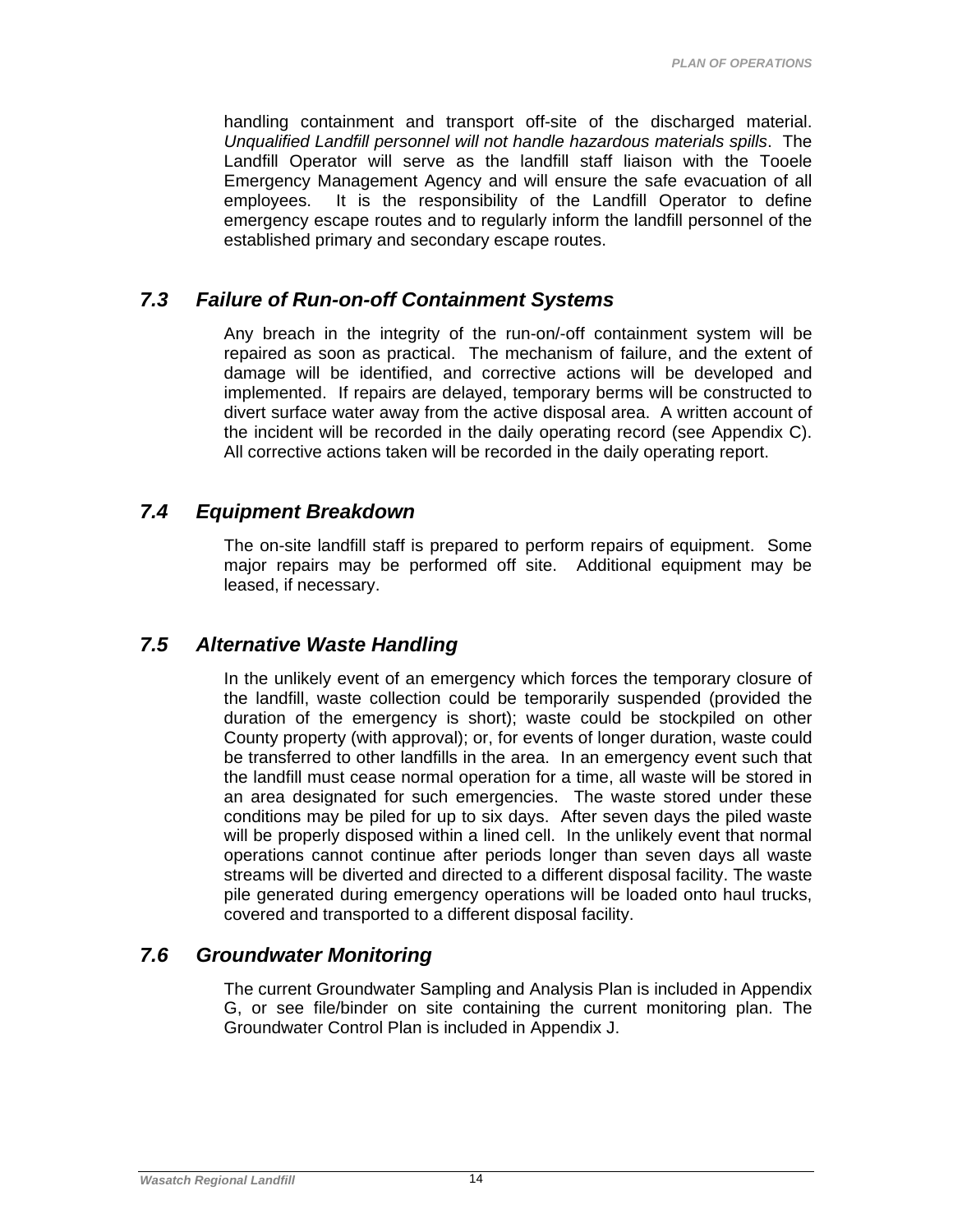### *7.7 Disease Vector Control*

Disease vector control at the landfill consists of operating procedures for compaction, grading and soil cover. The active face will be compacted and graded on a daily basis and covered daily with six inches of soil or other approved Alternative Daily Cover (ADC). This will prevent vector access into, and harborage in, the waste mass. The application of daily cover soil also eliminates entry spaces, food sources, and nesting areas.

In addition, dead animals will be covered immediately. Surface water control measures and liquid waste restrictions will minimize the presence of standing water which will, in turn, assist with decreasing insect breeding areas. If insect infestations occur, in spite of these measures, approved insecticides will be used but only applied by a State of Utah certified Pest Control Officer.

# **8.0 Equipment and Equipment Maintenance**

### *8.1 Equipment*

The following equipment may be required for facility operation at WRL:

- Utility trucks for use by landfill operator(s) that are able to navigate site in inclement weather and pull smaller trailer-mounted equipment when necessary
- Articulated dump trucks
- Excavators for moving loose waste and soil cover.
- Compactors for loose-fill waste compaction
- Crawler-dozers, for moving cover material to the waste cells and spreading cover over the working face of each cell
- Water trucks and road graders

### *8.2 Equipment Maintenance*

The landfill operator is responsible for maintaining the following equipment:

- Groundwater monitoring system
- Heavy equipment
- Fire extinguishers
- Personal protective equipment (PPE) and first aid kit(s)/supplies
- LFG equipment (Landfill Gas monitoring and control systems)
- Leachate equipment

### **Groundwater Monitoring System**

The landfill operator inspects the landfill monitoring well locks (including lubricating or replacing locks, if necessary); repairs and replaces the landfill monitoring well protective casings, covers, hinges and any other exposed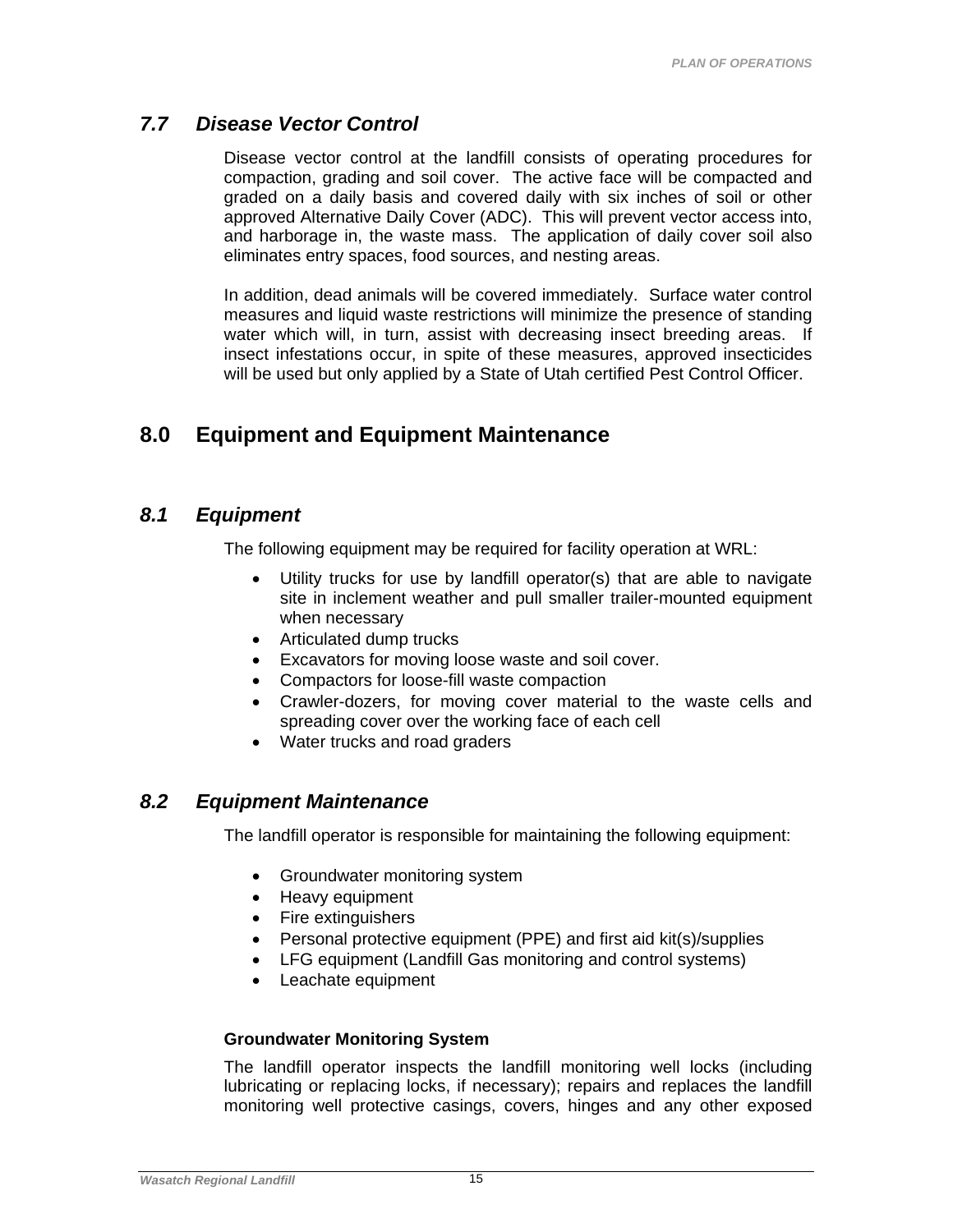parts (as necessary); redevelops wells in accordance with instructions in the Groundwater Sampling and Analysis Plan in Appendix G.

#### **Heavy Equipment**

The Landfill Operator maintains operating instruction books for on-site heavy equipment and ensures standard equipment maintenance occurs for heavy operating machinery. The Operator takes the equipment to get it repaired in the event of equipment breakdown. The landfill operator will follow the manufacturer recommendations for heavy equipment maintenance schedule.

### **Fire Extinguishers**

The landfill operator performs quarterly inspections to ensure fire extinguishers are charged and in proper working order.

### **Personal Protection Equipment (PPE) and First Aid Kit(s)/Supplies**

On a quarterly basis, the landfill operator ensures that the PPE (ex. hard hats, ear plugs, face masks, safety glasses, etc.) are fully stocked and in proper working order.

### **Landfill Gas Monitoring and Control Systems**

The maintenance of landfill gas monitoring and control systems will be conducted according to the procedures outlined in the Landfill Gas Monitoring and Control Plan (see Appendix H).

### **Landfill Leachate Equipment**

The maintenance of landfill leachate system will occur as needed. Pumps hoses and fittings will be inspected and replaced as necessary.

### **9.0 Facility Maintenance**

The landfill operator is responsible for maintaining the landfill

- signs
- boundary posts/fencing
- surface areas

### *9.1 Signs*

The landfill operator ensures that the landfill entrance sign shall provide the landfill name, permit #, hours of operation, address, a warning against the disposal of prohibited materials, and emergency contact information.